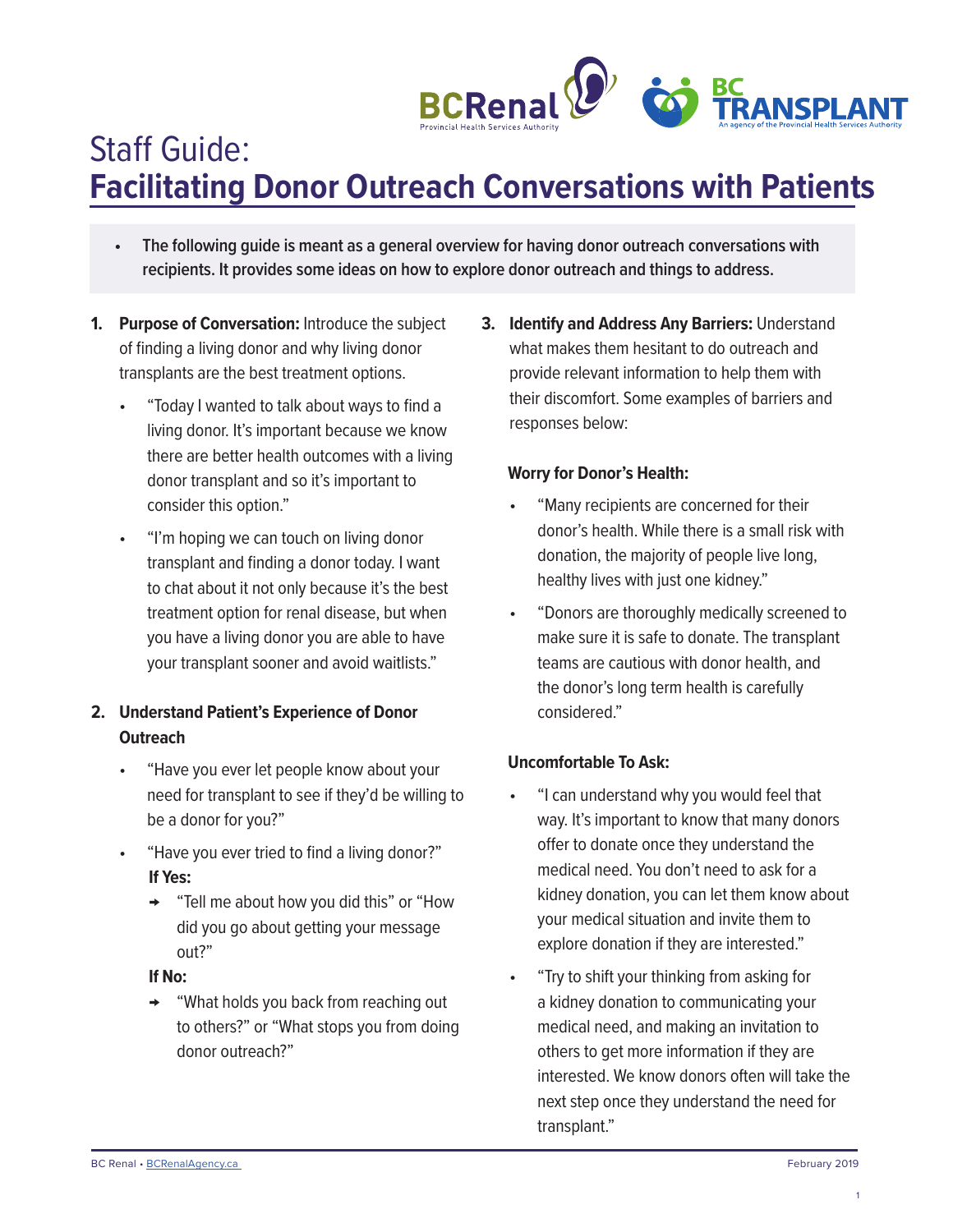#### **Worry About Feeling Indebted:**

- "Donors often say they don't want recipients to feel indebted to them and want things to remain the same in their relationship with the recipient. Donors are equally concerned nothing changes in the relationship."
- "Donors often say they see donation as a gift. They are focused on helping the recipient because they care about them and say that the donation has no strings attached. Donors want things to continue normally after donation."

#### **No One To Ask:**

- "Did you know that your donor doesn't have to be a family member or the same blood type? Even if you have small social circles, just letting a few people know about your situation can be enough. It just takes one person to step forward"
- "Remember a donor can be someone you knew in school, worked with, or be part of a group or church you have belonged to. If someone in your family or a friend is willing to communicate your message to their own social circles, it widens your network of possible donors. We know that when donors have even a small connection to a recipient, donors will step forward."

#### **Cultural Barrier:**

- "I appreciate and want to be sensitive to your cultural values/belief…. (Choose one of the following)
- "I'm wondering if you can think of a way we could make transplant an acceptable medical option for you without you compromising your cultural beliefs/faith. Is there some way to bridge the two?"
- "Would there be any thing that could be done so that your culture is honoured but still allow you to be transplanted?"
- "I'm aware of an Indigenous gentleman who was able to receive a transplant after his Band Chief gave him permission. Would something like this be available to you and how would you feel about that?"

#### **Out Of Country Donors:**

- "Yes, it is possible but there can be challenges which lengthen the process. Visitor Visas can be difficult to get approved and can take time. Donors must have access to health care once back in their home country. They must have the same blood type as you. You can have those donors contact the pre-transplant team and they can begin the process. We still encourage you to look for a donor here because it is easier to screen someone in Canada, and usually faster."
- **4. Assist With Outreach Message:** Find out how the recipient likes to communicate and provide information on crafting the message.
	- "What way of communicating feels comfortable to you when you think about letting others know about your medical situation? Do you prefer to speak directly with people, write a letter or email, or use social media?"
	- "Try to think of your message as having a beginning, middle and end. The beginning let's people know you are in need of a kidney transplant and a few facts about living donation. The middle can be reassuring people about your relationship if they don't step forward, and you can let people know of any of your concerns related to them hearing